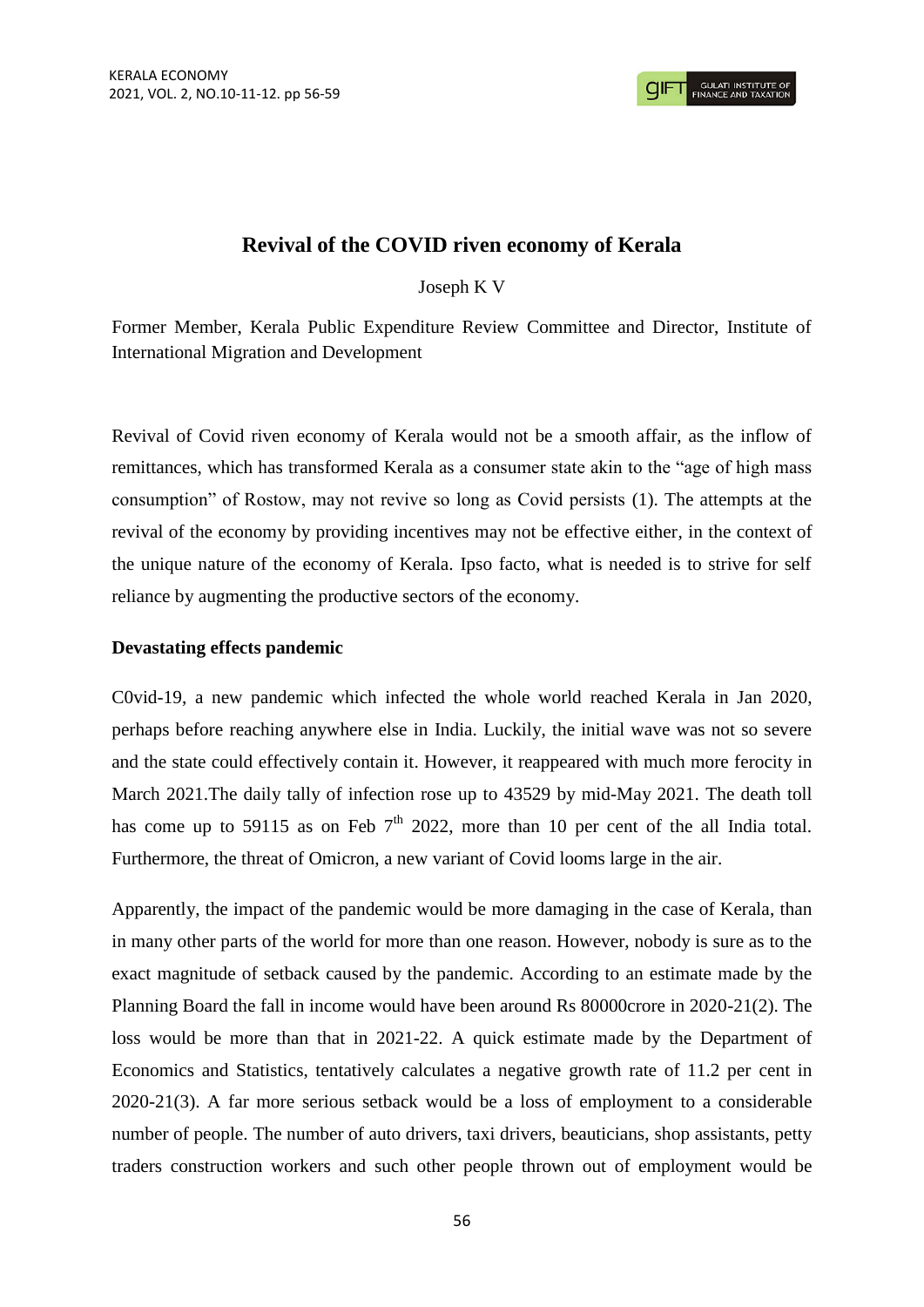hundreds of thousands in the state. In addition, as many as 14 lakh expatriates have come back to Kerala(4). Most of them subsist on the kitts and free ration provided by the sirkar. Luckily we seem to contain the epidemic, though the threat from the third phase remains uncertain.

#### **Constraints to the revival of the economy**

How to revive the economy poses as major problem confronting the state. In Kerala which has emerged as a consumer state the problem becomes a baffling one. The transformation of the economy with conspicuous consumption as the hallmark characterised by posh buildings all over the state, streams of motor vehicles flooding the roads and narrow lanes, and sophisticated consumer durables of all categories has the semblance of "the age of high mass consumption" of Rostow. An economy attains the age of high mass consumption after passing through different stages. Kerala on the other hand, has attained such a stage from a primitive agricultural and a stagnant industrial base without passing through different stages. How a jump from a backward economy could be accomplished all on sudden ? Kerala has been the recipient of fairly large amount of money from foreign lands being the earnings of her sons and daughters working there. The inflow of such remittances which account for about 20 per cent of the GSDP seems to be operating behind such transformation. The remittances in liquid cash are being utilised invariably for meeting the needs of conspicuous consumption.

The strategy of giving incentives to the consumers for boosting an economy facing recession and thereby to stimulate productive activities may not naturally be effective in the case of Kerala. The high mass consumption needs met from the remittances cannot be covered by small doses of incentives provided by the state. The state is not in a position to provide so much of incentives as to match the fall in the remittances. At the same time practically the entire volume of consumer goods used by Keralites come from other states. Approximately about 80 per cent of the food requirements are met by importing rice and wheat from states like Andhra Pradesh West Bengal, Punjab and so on. Furthermore trade and transport normally regarded as productive services by aiding production function as consumer services as such. They facilitate the supply of consumer goods to the door steps of the consumers. Even the bulk of the materials including labour services needed for construction which has surfaced as a major productive activity come from other states Any amount of incentives would naturally stimulate productive activities in other states. There may not be any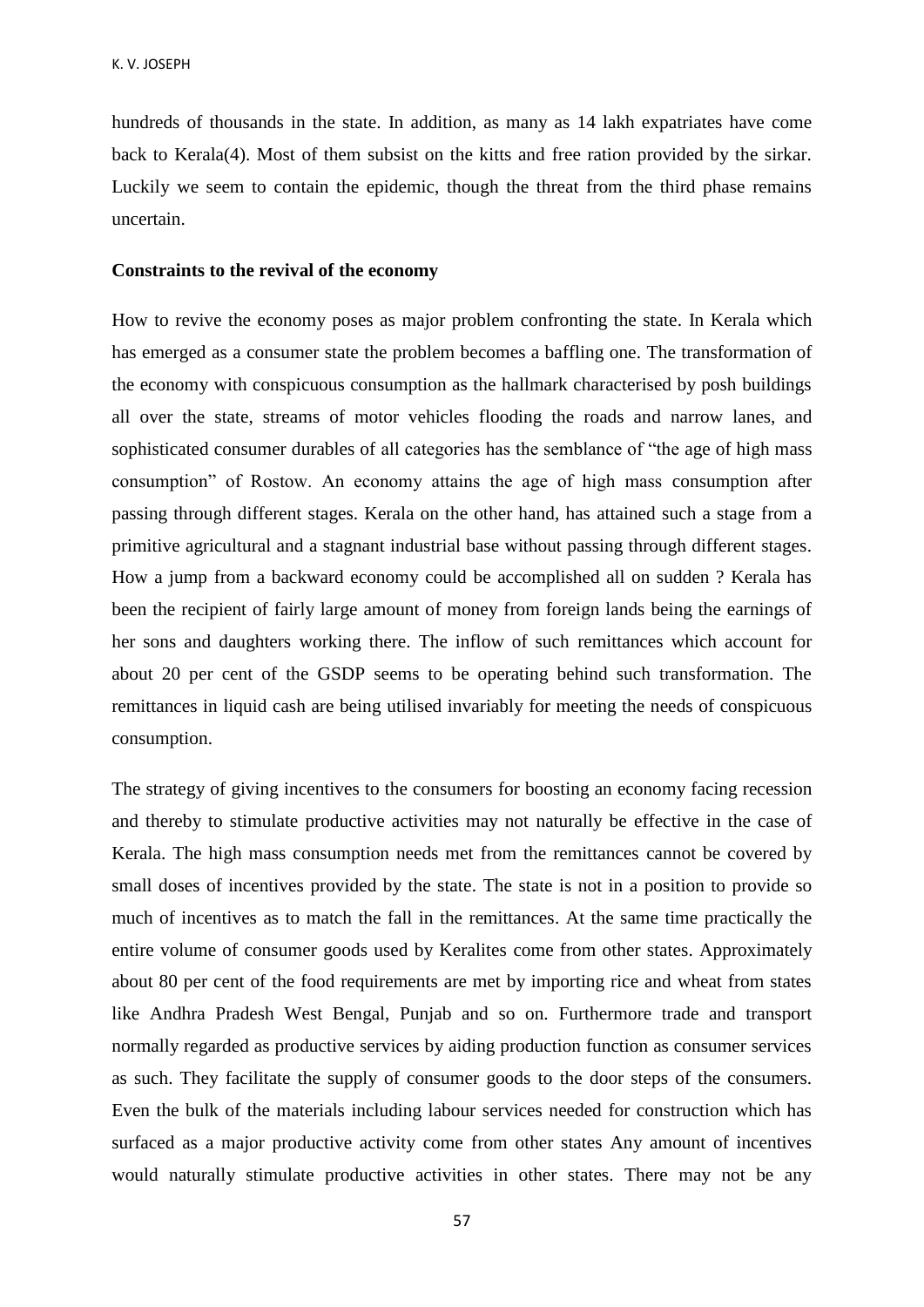multiplier effect as the bulk of the amounts spent for maintaining high levels of consumption goes to other states.

Prima facie the revival of the economy crippled by the pandemic will certainly be a time consuming process. Improvement in the inflow of remittances which have declined considerably with the pandemic forms the basic requirement for the revival of the economy to the pinnacle of prosperity of the pre-pandemic days. Recovery of the economies of countries from where remittances are received becomes crucial in this regard.

## **Self- reliance for the long term sustenance of the economy**

Instead of relying on such external factors for ever, certain steps should be taken on a priority basis for the long term sustenance of the economy. Actually the havoc caused by the pandemic should be an eye opener in such a situation. India as a whole could successfully withstand the disaster from the pandemic because of the self sufficiency attained in food production. Similarly Kerala should adopt measures designed to achieve self reliance

The crucial step for this purpose would be the augmentation of the productive sectors of the economy, instead of erecting malls and show rooms which stimulate consumerism. Among the productive sectors agriculture, calls for serious consideration for various reasons.. Till the closing decades of last century agriculture had a commanding position in Kerala. Deceleration set in with the large scale inflow of remittances which provided the means for an affluent life. Since then, an era of fall in the prices of crops and high cost of production set in.In this connection what the government should do is to ensure a fair price to the farmers by creating institutional marketing facilities on the model of MILMA. Hitherto, Government"s policy has been to pamper the consumers, very often ignoring the interests of the cultivators. Government should squarely meet the demands of the cultivators by providing incentives and subsidies. Credit should go to the state government for taking various promotive measures which could bear fruits in the wake of Covid outbreak by stimulating agricultural production.

There are limits to agriculture to restore the pristine glory of the economy. Promotion of industries constitutes the most important step to be adopted in the matter. Industrial sector of Kerala remains stagnant with vey meagre share in the GDP of the state, The state could make very little progress in the field of industries though Kerala is endowed with large volume of bank deposits, huge volume of remittances and the presence of skilled labour force. Instead of taking advantage of the favourable conditions, entrepreneurs seem to be lukewarm to invest